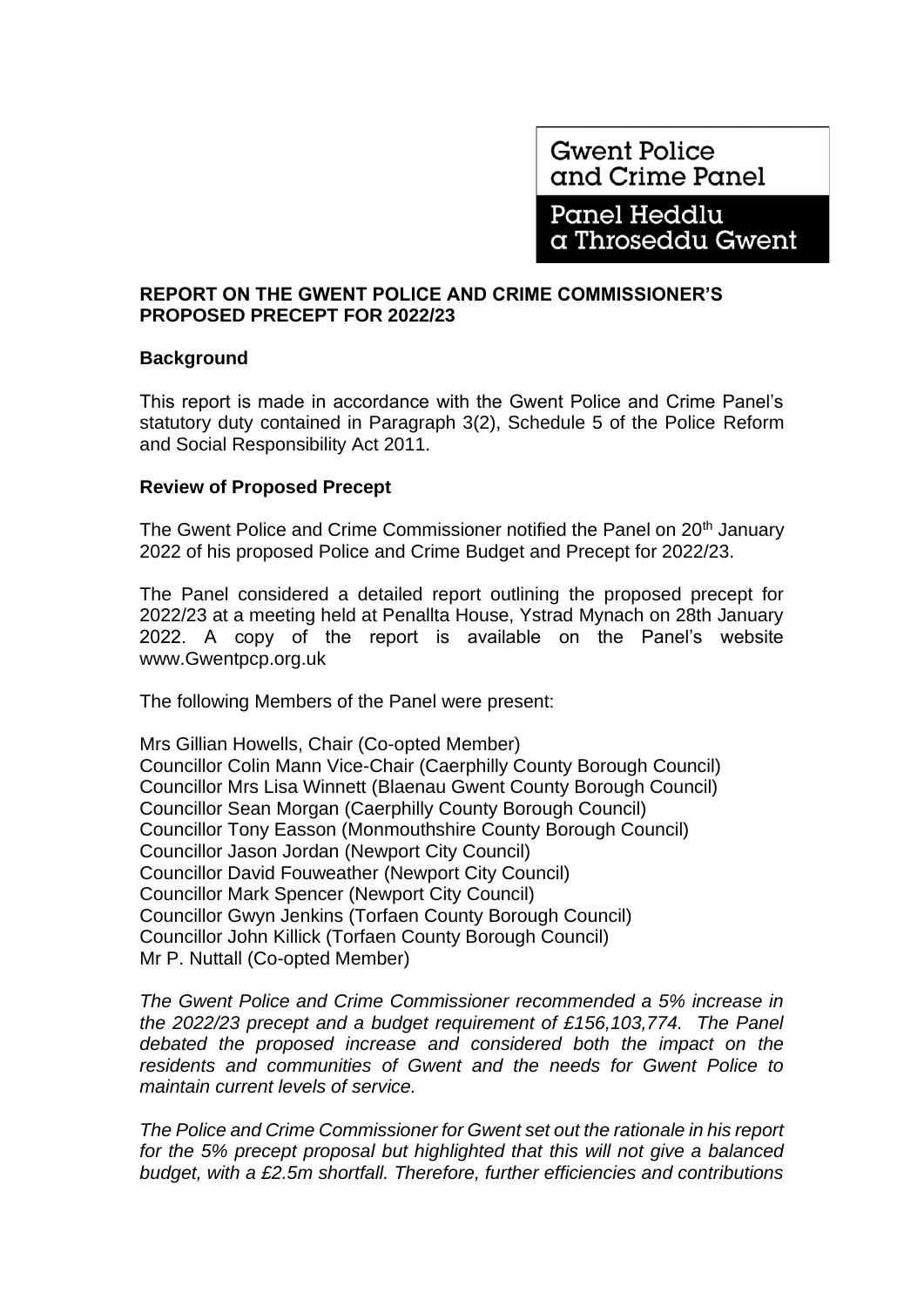*from the reserves will be required. There will be a future burden upon the estates strategy and exposure to interest rates rises. The panel were advised that it is planned to review the estates strategy in the new financial year to realign the principles for the strategy and provide assurance on value for money.* 

*The Police and Crime Commissioner advised that his office has carried out public consultation for 12 weeks and asked the public if they would support a rise of up to £2 a month for a band D property. 1697 people completed the survey with 44% supporting the rise, 38% did not support, therefore less than 50% of public supported the increase. However, overall, the public support Gwent Police with less than 10% stating they did not support Gwent Police.* 

*The Panel noted the significant investment required for ICT and fleet which is a short-term investment and is therefore funded from revenue. Longer term investment for estates projects would be funded from borrowing. There is no central government capital grant funding provided. Panel Members highlighted the associated risks with the potential increase in interest rates and inflation.* 

*The panel also recognised that the 5% precept proposal was lower than the 6.82% requested by the Chief Constable as discussed at the 10th December 2021 panel meeting. The Panel acknowledged the impact on residents who face increasing energy costs and other cost of living expenses, has an subsequent impact upon society and can also result in an increase in crime. The Panel were advised of how the PCC uses the proceeds of crime funding of around £300k to support projects in communities that offer diversionary schemes for vulnerable people who are at risk of slipping into crime. The panel*  were advised of the range of preventative work carried out in terms of keeping *communities safe.*

*It was confirmed that should the National Insurance increase be cancelled that the funding included in the settlement for the employer contribution, which is ringfenced, would very likely be withdrawn by the UK Government.* 

*Clarification was provided to the panel on the non-recurrent grants that have provided a short-term surplus and can be added into Capital funds for 2022/23, thereby delaying the need for borrowing. Further detail was provided on the support costs outlined in the report and it was explained they are largely related to contracts for Estates and ICT. It was agreed that this is an area where detail could be expanded to provide more clarity. The benefits of the investment in ICT have been significantly beneficial since the Covid-19 pandemic allowing Gwent Police to change to working flexibly immediately.* 

*The Panel was mindful of the effect on the less well off, by any increase in the precept. However, it was equally mindful that a budget that is not balanced, remains as such in perpetuity and the effects of crime mitigate in a worse way against those same people.*